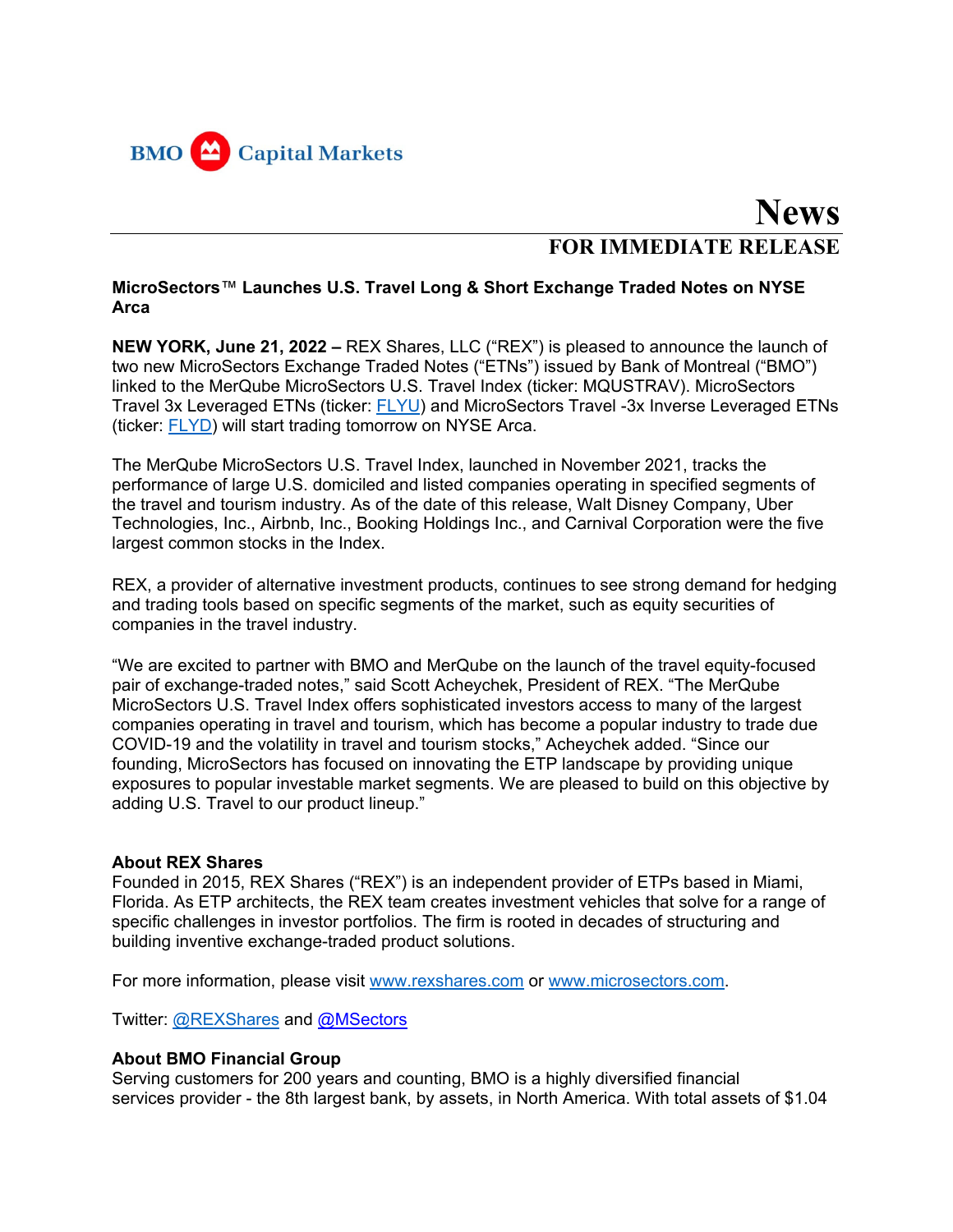trillion as of April 30, 2022, and a team of diverse and highly engaged employees, BMO provides a broad range of personal and commercial banking, wealth management and investment banking products and services to more than 12 million customers and conducts business through three operating groups: Personal and Commercial Banking, BMO Wealth Management and BMO Capital Markets.

**BMO Media Contact:** Kelly Hechler, Kelly.Hechler@bmo.com, (416) 867-3996 **Bank of Montreal ETNs** US.ETN@bmo.com, +1-877-369-5412 **Internet:** www.bmo.com

The ETNs are senior, unsecured obligations of BMO.

Investment suitability must be determined individually for each investor, and the ETNs may not be suitable for all investors. This information is not intended to provide and should not be relied upon as providing accounting, legal, regulatory or tax advice. Investors should consult with their own financial advisors as to these matters.

The ETNs are intended to be daily trading tools for sophisticated investors to manage daily trading risks as part of an overall diversified portfolio. They are designed to achieve their stated investment objectives on a daily basis. The returns on the ETNs over longer periods of time can, and most likely will, differ significantly from the return on a direct long or short investment in the index.

BMO, the issuer of the ETNs, has filed a registration statement (including a pricing supplement, a product supplement, a prospectus supplement and a prospectus) with the Securities and Exchange Commission (the "SEC") about each of the offerings to which this press release relates. Please read those documents and the other documents relating to these offerings BMO has filed with the SEC for more complete information about BMO and these offerings. These documents may be obtained without cost by visiting EDGAR on the SEC website at www.sec.gov. Alternatively, Bank of Montreal, any agent or any dealer participating in these offerings will arrange to send the applicable pricing supplement, product supplement, prospectus supplement and prospectus if you so request by calling toll-free at 1-877-369-5412.

MerQube does not sponsor, endorse, sell, promote or manage any securities that are offered by third parties and that seek to provide an investment return based on the performance of the Index. MerQube makes no assurance that the notes or any other investment products based on the Index will accurately track index performance or provide positive investment returns. MerQube is not an investment advisor, and MerQube makes no representation regarding the advisability of investing in any such securities.

MerQube and its third-party data providers and licensors (collectively the "MerQube Parties") do not-guarantee the accuracy, completeness, timeliness or availability of the any data relating to the Index (the "Content"). The MerQube Parties are not responsible for any errors or omissions, regardless of the cause, for the results obtained from the use of the Content. THE CONTENT IS PROVIDED ON AN "AS IS" BASIS, AND THE MERQUBE PARTIES DISCLAIM ANY AND ALL EXPRESS OR IMPLIED WARRANTIES, INCLUDING, BUT NOT LIMITED TO, ANY WARRANTIES OF MERCHANTABILITY OR FITNESS FOR A PARTICULAR PURPOSE OR USE, FREEDOM FROM BUGS, SOFTWARE ERRORS OR DEFECTS, OR THAT THE